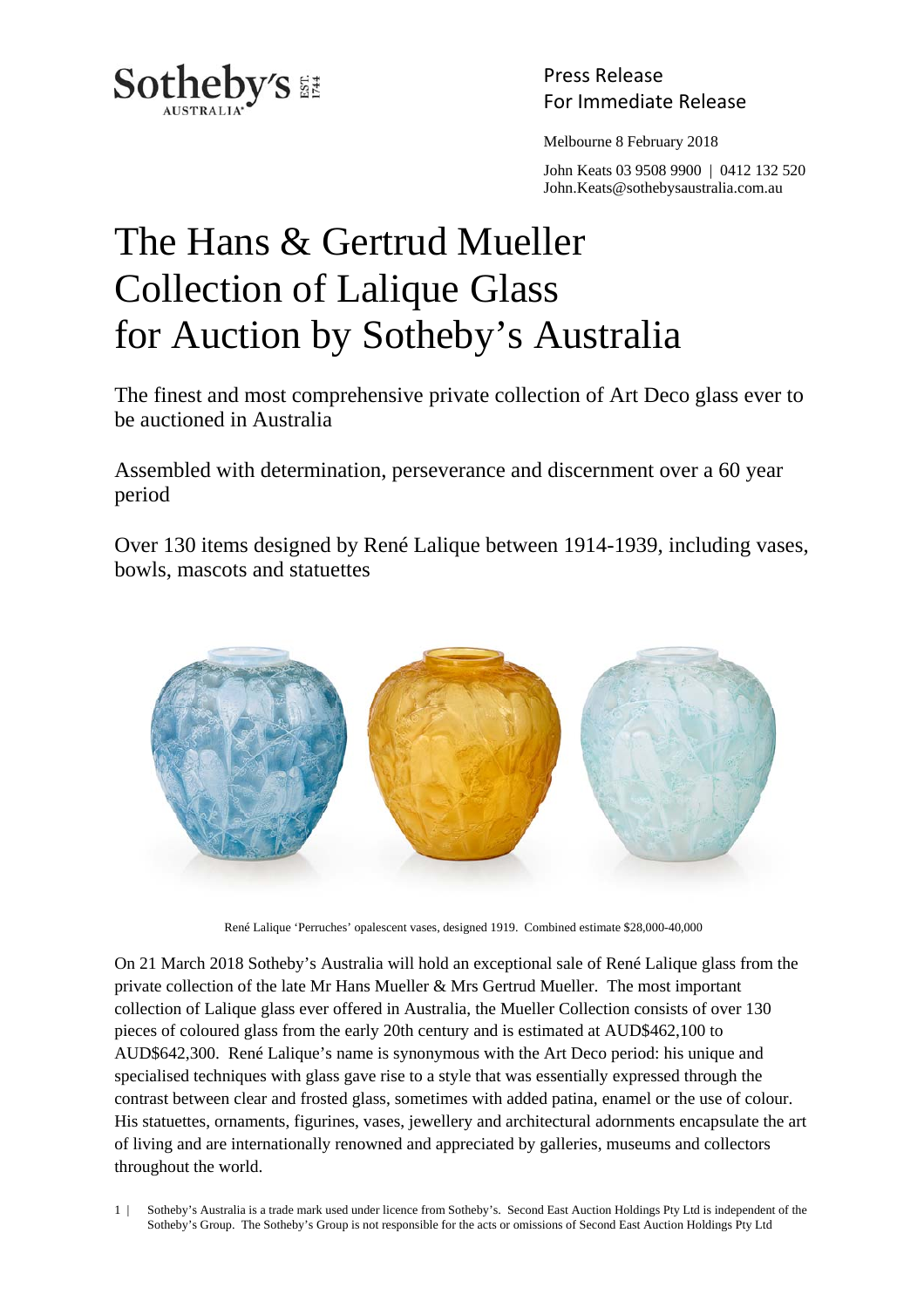

With World War II looming, Hans Mueller was forced to flee Austria for China with 20,000 other emigrants. Through the war years, he lived in Shanghai as a refugee in poverty, during which time met his future wife Gertrud. With family in Australia, Gertrud managed to migrate to Australia. Hans followed shortly after on a travel permit, with a condition that he must marry within three months, otherwise he would face deportation back to China. Arriving in Sydney, Hans had no money and no contacts. With a wife to support, he by chance went into the menswear business, opening his first store in 1948. By 1981, through determination and hard work, he had amassed a chain of stores, and bought out the long established Lowes brand, further expanding his retail menswear empire.



Two René Lalique 'Suzanne' statuettes, designed 1925. Combined estimate \$35,000-50,000

collaborate with perfumeries such as d'Orsay and François Coty producing scent bottles. During the 1920s Rene Lalique established a glass works factory in Alsace and in 1925 his works were exhibited

in the International Exposition of Modern Industrial and Decorative Arts in Paris where he was received with high acclaim. Later he was commissioned to produce glass fittings for the Côte d'Azur Pullman Express train and to design glass doors for Prince Yasuhiko Asaka's residence in Tokyo. He then participated in the interior design of the vast first-class dining room of the luxury ocean liner SS Normandie. René Lalique passed away in 1945, and the business was taken over by his son Marc Lalique. As a tribute to the elder Lalique, works produced in the period after his death are marked only *Lalique*, rather than the factory mark *R. Lalique*, which generally appears on earlier examples.



A René Lalique 'Oran' frosted and amber vase, designed 1927. Estimate \$30,000-40,000

Born in 1860, René Lalique apprenticed and studied jewellery design and manufacture in France and England. By 1885 he had taken over the workshop of jeweller Jules Destape on Place Gaillon in Paris. Inspired by Antiquity and Japonism, he broke with jewellery-making tradition by including innovative materials in his pieces rather than solely using precious stones. By 1905 René Lalique was exhibiting the jewellery and glass objects crafted in his workshop, and later would



A René Lalique 'Bacchantes' frosted and amber' vase, designed 1927. Estimate \$25,000-35,000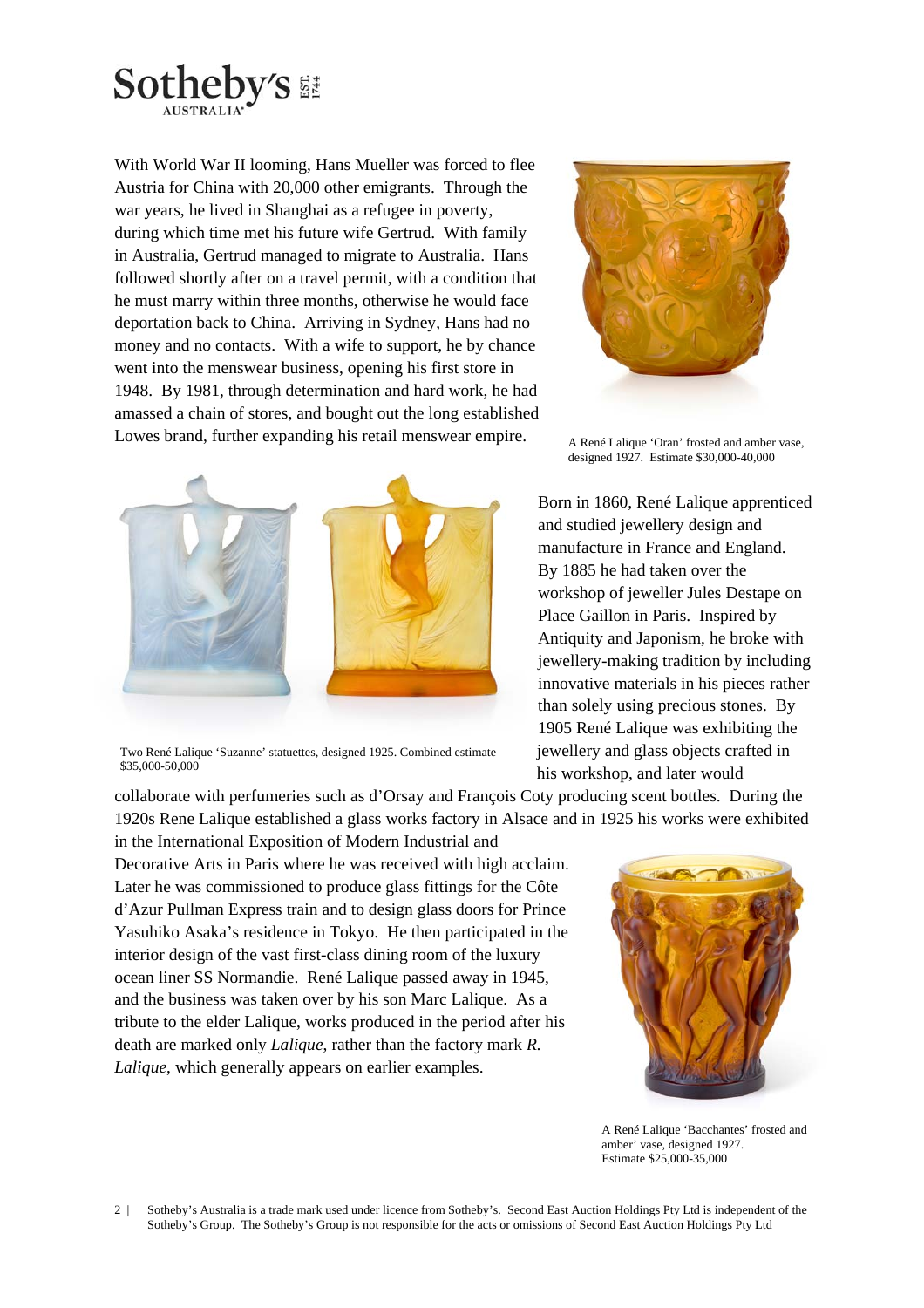

Collectors will have a rare opportunity to view and bid on multiple versions of particular designs, including four aspects of the René Lalique 'Esterel' vase from 1923 (combined estimate \$12,000- 17,000, pictured below) and three interpretations of the 'Perruches' vase, designed in 1919 (combined estimate \$28,000-40,000, pictured first page). The market should respond gallantly for a rare and important 'Oran' frosted amber vase, designed 1927 (estimate \$30,000-40,000, pictured previous) and a 'Bacchantes' vase in the scarce frosted amber colour will stir interest with an estimate of \$25,000-35,000 (pictured previous).

Geoffrey Smith, Chairman of Sotheby's Australia commented: 'We are extremely honoured and privileged to offer *The Hans & Gertrud Mueller Collection of Lalique Glass* for auction*.* This unique, rare and prestigious collection was assembled with great discernment and foresight over the past 60 years. The collection will attract both national and international attention from new and existing collectors with pieces that have not been seen on the open market for many years.'



Four René Lalique 'Esterel' vases, designed 1923. Combined estimate \$12,000-17,000

## **AT A GLANCE**

The Hans & Gertrud Mueller Collection of Lalique Glass Estimate \$462,100-642,300, 134 lots Auction in Sydney, 21 March 2018, 6 pm InterContinental Sydney, 117 Macquarie Street, Sydney

Exhibition in Sydney 15-21 March, 10 am to 5 pm 30 Queen Street, Woollahra, NSW